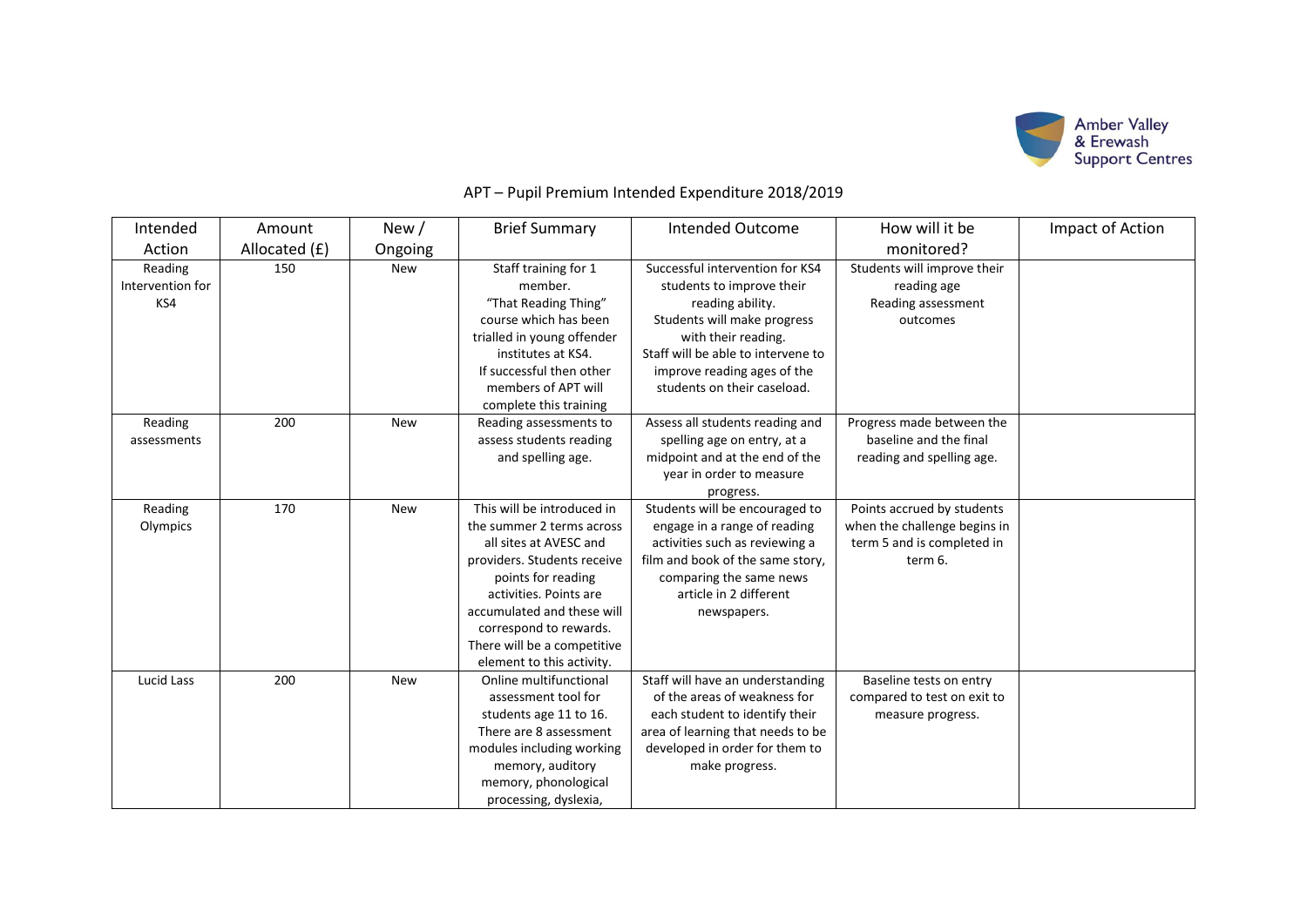|                                                                          |                                                                                                                     |            | reasoning, single word<br>reading, phonic skills and<br>sentence reading.                                                                                                                                                                                   |                                                                                                                                                                                                                                                               |                                                                                                                                                                                                                                                             |  |
|--------------------------------------------------------------------------|---------------------------------------------------------------------------------------------------------------------|------------|-------------------------------------------------------------------------------------------------------------------------------------------------------------------------------------------------------------------------------------------------------------|---------------------------------------------------------------------------------------------------------------------------------------------------------------------------------------------------------------------------------------------------------------|-------------------------------------------------------------------------------------------------------------------------------------------------------------------------------------------------------------------------------------------------------------|--|
| Rewards                                                                  | 700                                                                                                                 | Ongoing    | Rewards for attendance<br>and behaviour for each 6<br>terms.                                                                                                                                                                                                | The rewards will acknowledge<br>high attendance and at least<br>good standards of behaviour at<br>providers.<br>Improved attendance and<br>behaviour will also be rewarded.                                                                                   | Behaviour scores from the<br>daily behaviour monitoring.<br>Totals per term to be used at<br>each provider a student is on<br>roll at.<br>Attendance is monitored per<br>term using the APT system.<br>Rewards given are recorded<br>by the senior teacher. |  |
| Purchases for<br>individual<br>students to<br>improve/enable<br>learning | 1000                                                                                                                | <b>New</b> | E.g. laptop, Microsoft<br>package<br>Arts & craft materials to<br>support learning style<br>during 1:1 sessions<br>Board game to support<br>learning to improve<br>communication (EHCP<br>objectives).<br>Where students homes<br>cannot provide their own. | Students will complete<br>qualifications and achieve<br>outcomes as they can access the<br>work.<br>Individual plans will be produced<br>per student to highlight the<br>purchase, intervention and<br>impact.                                                | Per individual plan.                                                                                                                                                                                                                                        |  |
| AQA PSE<br>entries and<br>workbooks                                      | 1000                                                                                                                | Ongoing    | All students to be offered<br>AQA PSE or ASDAN PSHE<br>qualification. This will be<br>offered during 1:1 sessions<br>with their keyworker and<br>also at certain provider<br>sites.                                                                         | Students will achieve a<br>qualification in PSE or PSHE.<br>Students will complete essential<br>units in PSE to improve their<br>personal, social and emotional<br>development.                                                                               | Number of students who are<br>working towards the<br>qualifications as entered on<br>the PSE entry log for AVESC.<br>PSE/PSHE outcomes<br>achieved.                                                                                                         |  |
| Attendance<br>Officer for KS4<br>students at APT<br>and Sawley           | 19,000 (to be<br>combined with PP<br>grant from Sawley<br>site to allow for a<br>salary and on costs<br>of £25,000) | <b>New</b> | 5 day attendance officer to<br>be employed across KS4 to<br>improve attendance.                                                                                                                                                                             | Attendance figures for APT and<br>Sawley will be improved.<br>More students will improve their<br>attendance.<br>Mores students will be offered<br>support to attend and will be<br>monitored, given a FPN or<br>prosecuted if they fail to make<br>progress. | Overall attendance figures<br>Number of students who<br>have improved their<br>attendance.<br>The number who have<br>followed the school<br>attendance flow chart<br>procedures and have been<br>monitored, issued with a                                   |  |